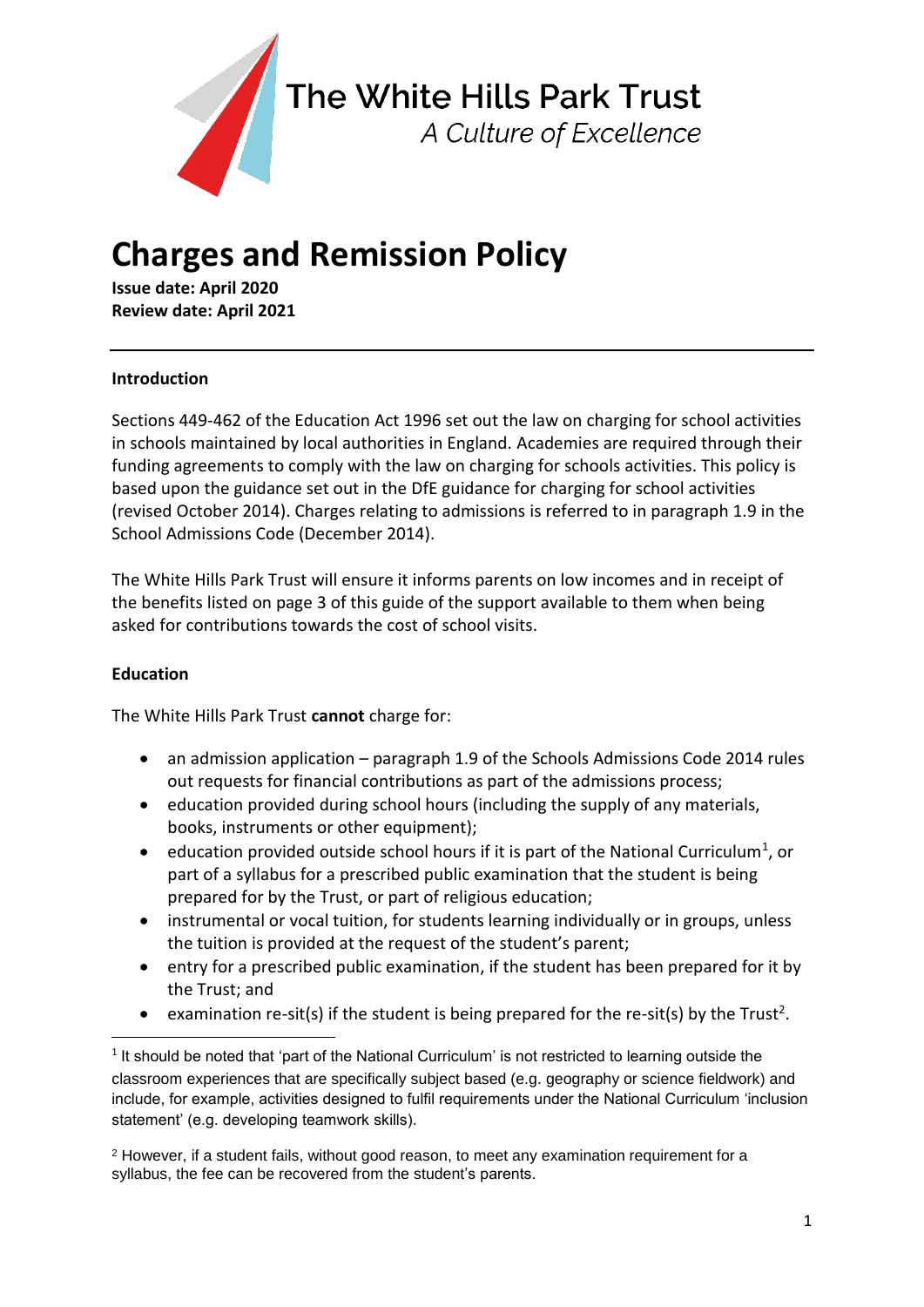The White Hills Park Trust **can** charge for:

- any materials, books, instruments, or equipment, where the child's parent wishes him/her to own them;
- optional extras (see below); and
- music and vocal tuition, in limited circumstances (see page 3);

# **Optional Extras**

Charges may be made for some activities that are known as "optional extras". Where an optional extra is being provided, a charge **can** be made for providing materials, books, instruments, or equipment. **Optional extras includes**:

- education provided outside of school time that is not:
	- a) part of the National Curriculum;
	- b) part of a syllabus for a prescribed public examination that the student is being prepared for at the school; or
	- c) part of religious education.
- examination entry fee(s) if the registered student has not been prepared for the examination(s) by The White Hills Park Trust;
- transport that is not required to take the student to one of the Trusts school sites or to other premises where the Trust has arranged for the student to be provided with education;
- board and lodging for a student on a residential visit; and
- extended day services offered to students (for example breakfast club, after-school clubs, supervised homework sessions).

In calculating the cost of optional extras an amount may be included in relation to:

- any materials, books, instruments, or equipment provided in connection with the optional extra;
- The cost of buildings and accommodation;
- non-teaching staff;
- teaching staff engaged under contracts for services purely to provide an optional extra, this includes supply or agency teachers engaged specifically to provide the optional extra; and
- the cost or a proportion of the costs, for teaching staff employed to provide tuition in playing a musical instrument or vocal tuition, where the tuition is an optional extra.

Any charge made in respect of individual students must not exceed the actual cost of providing the optional extra activity, divided equally by the number of students participating. It must not therefore include an element of subsidy for any other students wishing to participate in the activity whose parents are unwilling or unable to pay the full charge.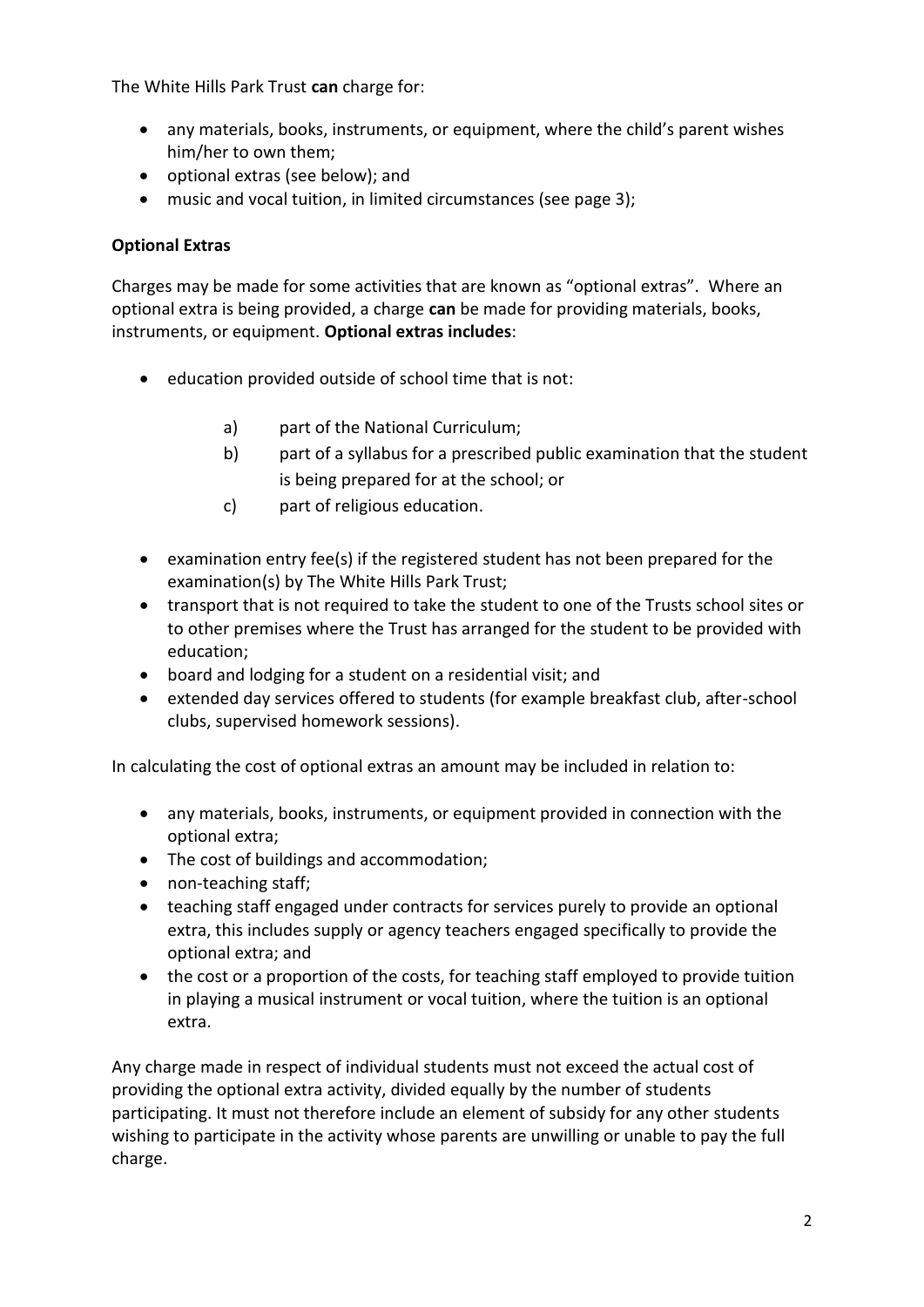Furthermore in cases where a small proportion of the activity takes place during school hours the charge cannot include the cost of alternative provision for those students who do not wish to participate. Therefore no charge can be made for supply teachers to cover for those teachers who are absent from school accompanying students on a residential visit.

Participation in any optional extra activity will be on the basis of parental choice and a willingness to meet the charges. Parental agreement is therefore a necessary pre-requisite for the provision of an optional extra where charges will be made.

## **Voluntary Contributions**

Nothing in legislation prevents The White Hills Park Trust from asking for voluntary contributions for the benefit of the Trust or any of the Trust's activities. However, if the activity cannot be funded without voluntary contributions, the Executive Principal should make this clear to parents at the outset. The Executive Principal **must** also make it clear to parents that there is no obligation to make any contribution.

It is important to note that no child should be excluded from an activity simply because his or her parents are unwilling or unable to pay. If insufficient voluntary contributions are raised to fund a visit, then it must be cancelled. The Trust will make sure that this is made clear to parents at the outset. If a parent is unwilling or unable to pay, their child must still be given an equal chance to go on the visit. The Trust should make it clear to parents at the outset what their policy for allocating places on school visits will be.

When making requests for voluntary contributions to the school funds, parents must not be made to feel pressurised into paying as it is voluntary and **not compulsory**. The White Hills Park Trust will avoid sending colour coded letters to parents as a reminder to make payments into the school or maintenance funds. The Trust will also ensure that direct debit or standing order mandates are not sent to parents when requesting for contributions.

### **Music Tuition**

Although the law states that all education provided during school hours must be free, music lessons are an exception to this rule.

The Charges for Music Tuition (England) Regulations 2007 set out the circumstances in which charges can be made for tuition in playing a musical instrument, including vocal tuition. They allow charging for tuition in larger groups than was previously the case.

Charges may now be made for vocal or instrumental tuition provided either individually, or to groups of any size, provided that the tuition is provided at the request of the student's parent. Charges may not exceed the cost of the provision, including the cost of the staff who provide the tuition.

The regulations make clear that charging may not be made if the teaching is either an essential part of the national curriculum. They also make clear that no charge may be made in respect of a pupil who is looked after by a local authority (within the meaning of section 22(l) of the Children Act 1989).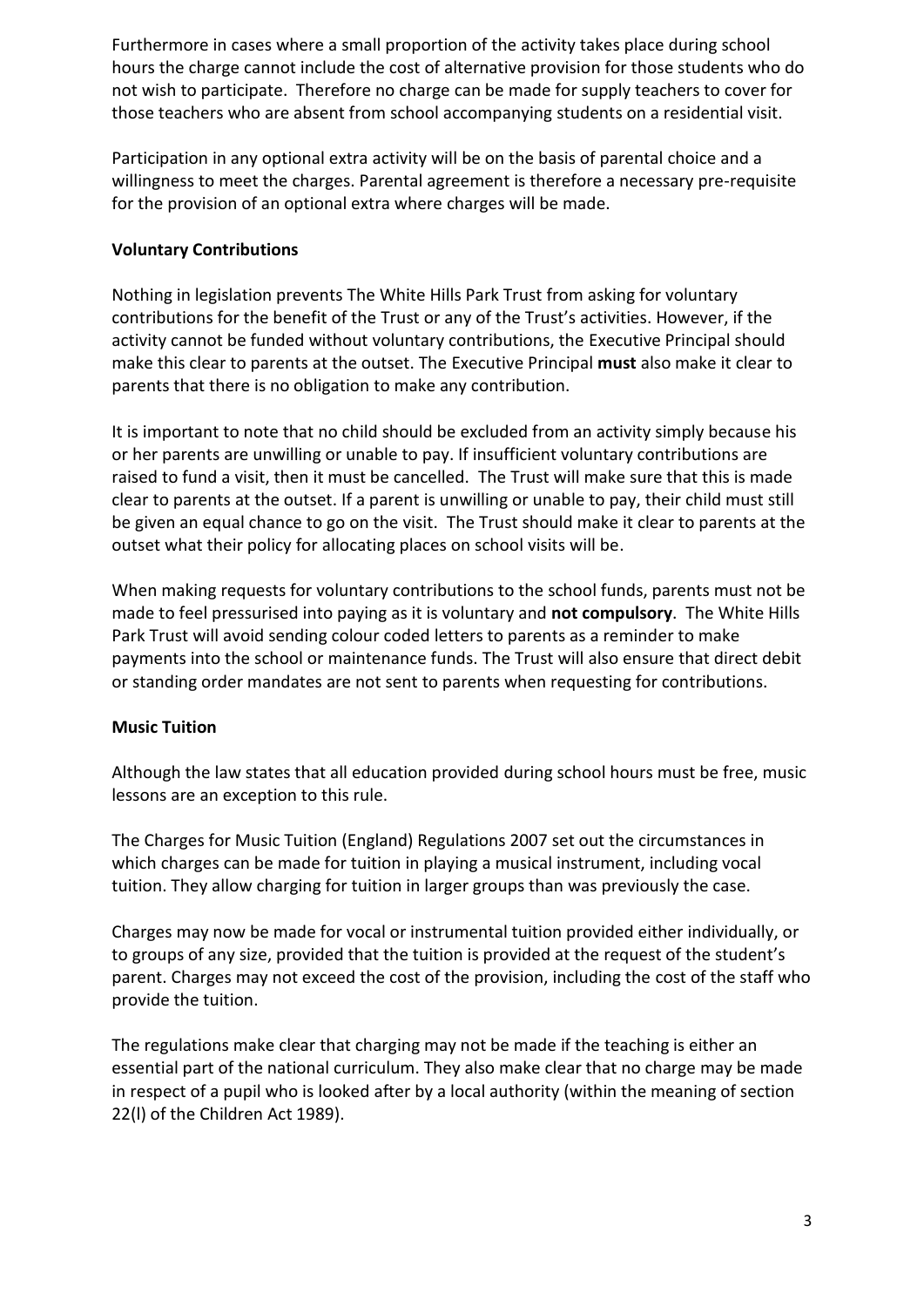# **Transport**

The White Hills Park Trust **cannot** charge for:

- transporting registered students to or from the school premises, where the local authority has a statutory obligation to provide transport;
- transporting registered students to other premises where the Trust has arranged for students to be educated;
- transport that enables a student to meet an examination requirement when he has been prepared for that examination by the Trust; and
- transport provided in connection with an educational visit.

Guidance on school travel is available at www.gov.uk.

### **Residential Visits**

The White Hills Park Trust **cannot** charge for:

- education provided on any visit that takes place during school hours;
- education provided on any visit that takes place outside school hours if it is part of the National Curriculum, or part of a syllabus for a prescribed public examination that the student is being prepared for at the school, or part of religious education; and
- supply teachers to cover for those teachers who are absent from school accompanying students on a residential visit.

Schools **can** charge for:

**•** board and lodging and the charge must not exceed the actual cost.

When The White Hills Park Trust informs parents about a forthcoming visit, it will be made clear that parents who can prove they are in receipt of the following benefits will be exempt from paying the cost of board and lodging:

- $\bullet$  Universal Credit in prescribed circumstances;  $3$
- Income Support (IS);
- Income Based Jobseekers Allowance (IBJSA);
- support under part VI of the Immigration and Asylum Act 1999;
- Child Tax Credit, provided that Working Tax Credit is not also received and the family's income (as assessed by Her Majesty's Revenue and Customs) does not exceed £16,105 (Financial Year 2019/20);
- the guaranteed element of State Pension Credit; and
- an income related employment and support allowance that was introduced on 27 October 2008.

The Trust may support parents with a contribution to the costs of trips through the Post 16 Bursary fund or the Financial Assistance fund. This is subject to application and parents will need to evidence they are in receipt of one of the above benefits.

**<sup>.</sup>** <sup>3</sup> The government plans to prescribe the circumstances when Universal Credit is fully rolled out.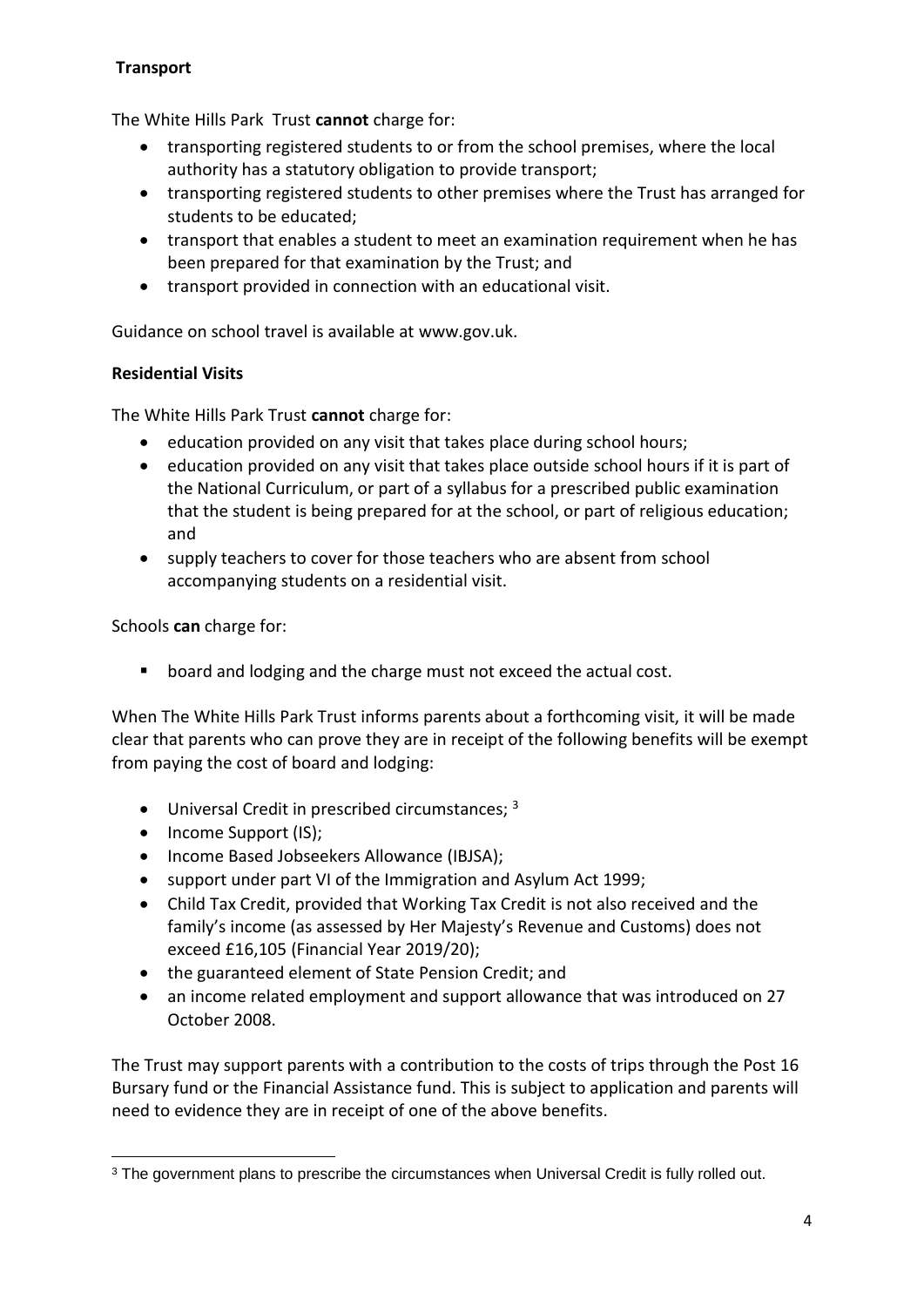Guidance on school policies for Learning Outside the Classroom, including charging is available at [www.lotc.org](http://www.lotc.org/)

#### **Education partly during school hours**

Where an activity takes place partly during and partly outside school hours, there is a basis for determining whether it is deemed to take place either inside or outside school hours. However, a charge can only be made for the activity outside school hours if it is not part of the National Curriculum, not part of a syllabus for a prescribed public examination that the student is being prepared for at the school and not part of religious education. See nonresidential activities below for the definition.

#### **Non-residential activities**

If 50% or more of the time spent on the activity occurs during school hours, it is deemed to take place during school hours. Time spent on travel counts in this calculation if the travel itself occurs during school hours. School hours do not include the break in the middle of the day.

Where less than 50% of the time spent on an activity falls during school hours, it is deemed to have taken place outside school hours. For example, an excursion might require students to leave school an hour before the school day ends, but the activity does not end until late in the evening.

#### **Residential visits**

If the number of school sessions taken up by the visit is equal to or greater than 50% of the number of half days spent on the visit, it is deemed to have taken place during school hours (even if some activities take place late in the evening). Whatever the starting and finishing times of the school day, Regulations require that the school day is divided into 2 sessions. A "half day" means any period of 12 hours ending with noon or midnight on any day.

#### **Example 1: Visit during school hours**

Students are away from noon on Wednesday to 9pm on Sunday. This counts as 9 half days including 5 school sessions, so the visit is deemed to have taken place during school hours.

#### **Example 2: Visit outside school hours**

Students are away from school from noon on Thursday until 9pm on Sunday. This counts as 7 half days including 3 school sessions, so the visit is deemed to have taken place outside school hours.

A flow chart to assist in the determination of charges in presented on Page 6.